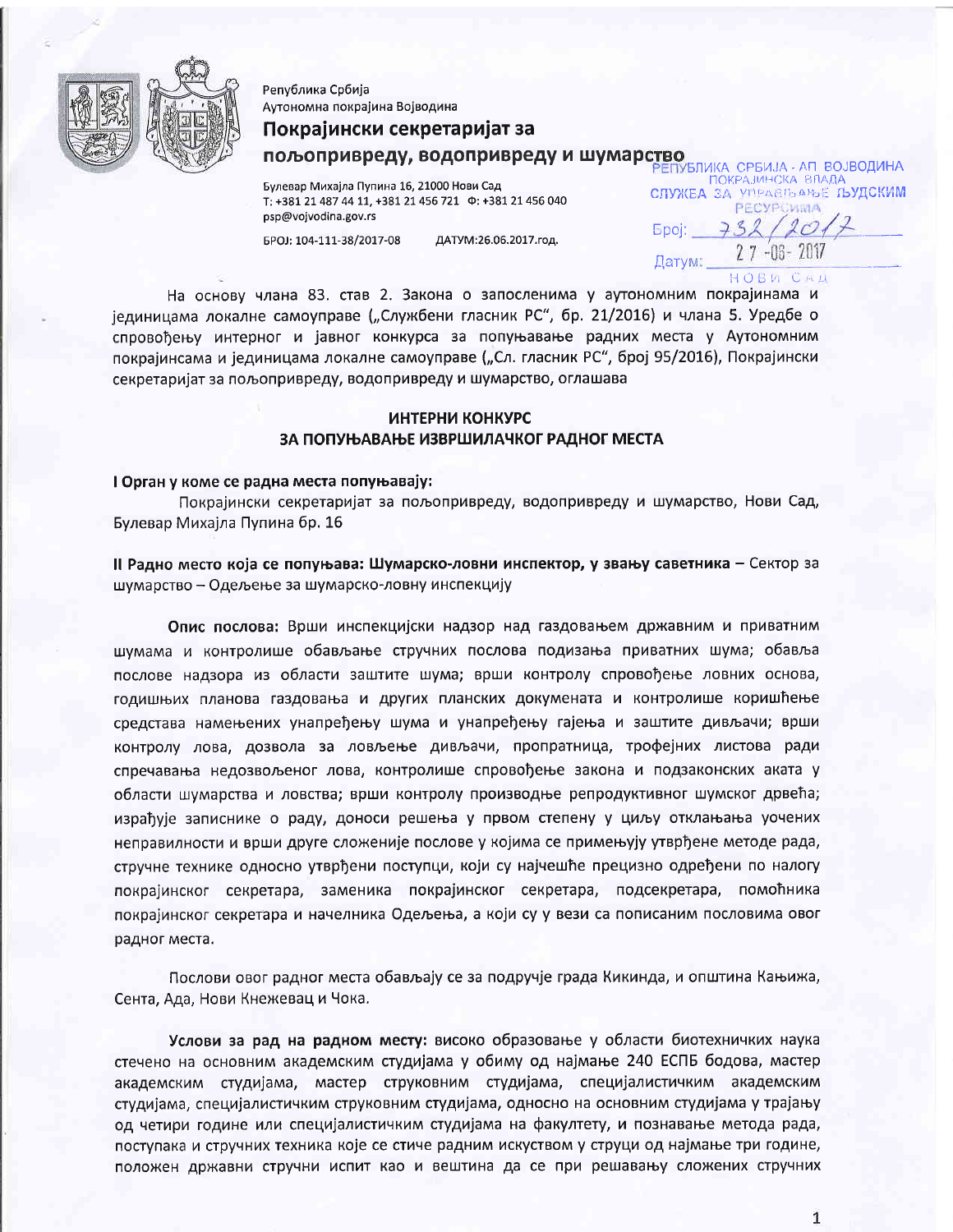проблема стечена знања примене, основни ниво оспособљености за рад на рачунару и пробни рад од шест месеци и положен испит за инспектора.

У изборном поступку проверавају се: познавање рада на рачунару (провера ће се извршити практичним радом на рачунару), а уколико кандидат поседује уверење о познавању рада на рачунару, у том случају се не проверава практичан рад на рачунару; стручна знања, односно познавање Закона о шумама, Закон о инспекцијском надзору, Закон о дивљачи и ловству, Закон о заштити биља и Закон о репродуктивном материјалу - проверавају се усмено и вештина комуникације - усмено.

IV Рок у коме се подносе пријаве на интерни конкурс је осам дана, почиње да тече 28. 06. 2017. године и истиче 05. 07. 2017. године.

V Лице које је задужено за давање обавештења о интерном конкурсу: Оливера Крчо, тел: 021/487-4120.

VI Адреса на коју се подноси пријава за интерни конкурс: Покрајински секретаријат за пољопривреду, водопривреду и шумарство, Нови Сад, Булевар Михајла Пупина 16, са назнаком "интерни конкурс за шумарско-ловног инспектора".

VII Датум оглашавања: 27.06.2017. године.

### VIII Докази који се прилажу уз пријаву на интерни конкурс:

- 1. Доказ о стручној спреми према условима (оригинал или оверена фотокопија дипломе којом се потврђује стручна спрема)
- 2. доказа о положеном стручном испиту за рад у државним органима (оригинал или оверена фотокопија) - лица са положеним правосудним испитом уместо уверења о положеном стручном испиту за рад у државним органима достављају доказ о положеном правосудном испиту (оригинал или оверену фотокопију)
- 3. Фотокопија доказа о најмање три године радног искуства у струци (потврда, решење и други акти којима се доказује на којим пословима, у ком периоду и са којом стручном спремом је стечено радно искуство);
- 4. уверење о оспобљености за рад на рачунару (оригинал или оверена фотокопија), уколико је кандидат поседује;
- 5. решење о распоређивању, односно решење да је службеник нераспоређен (оригинал или оверена фотокопија).
- 6. Доказ о положеном испиту за инспекторе (оригинал или оверену фотокопију) или доказ да кандидат на дан ступања на снагу Закона о инспекцијском надзору (29.04.2015.године) има најмање седам година радног искуства на пословима инспекцијског надзора (потврда, решење и други акти којима се доказује на којим пословима и у ком периоду је кандидат обављао послове инспекцијског надзора)

## НАПОМЕНА:

Одредбом чл. 9. ст. 3. и 4. и 103. Закона о општем управном поступку ("Службени гласник РС", број 18/2016) прописано је, између осталог, да су органи у обавези да по службеној дужности, када је то неопходно за одлучивање, у складу са законским роковима, бесплатно размењују, врше увид, обрађују и прибављају личне податке о чињеницама садржаним у службеним евиденцијама, осим ако странка изричито изјави да ће податке прибавити сама.

Доказ који се прилаже уз пријаву на интерни конкурс, а о којем се води службена евиденција је уверење о положеном стручном испиту за рад у државним органима, односно уверење о положеном правосудном испиту.